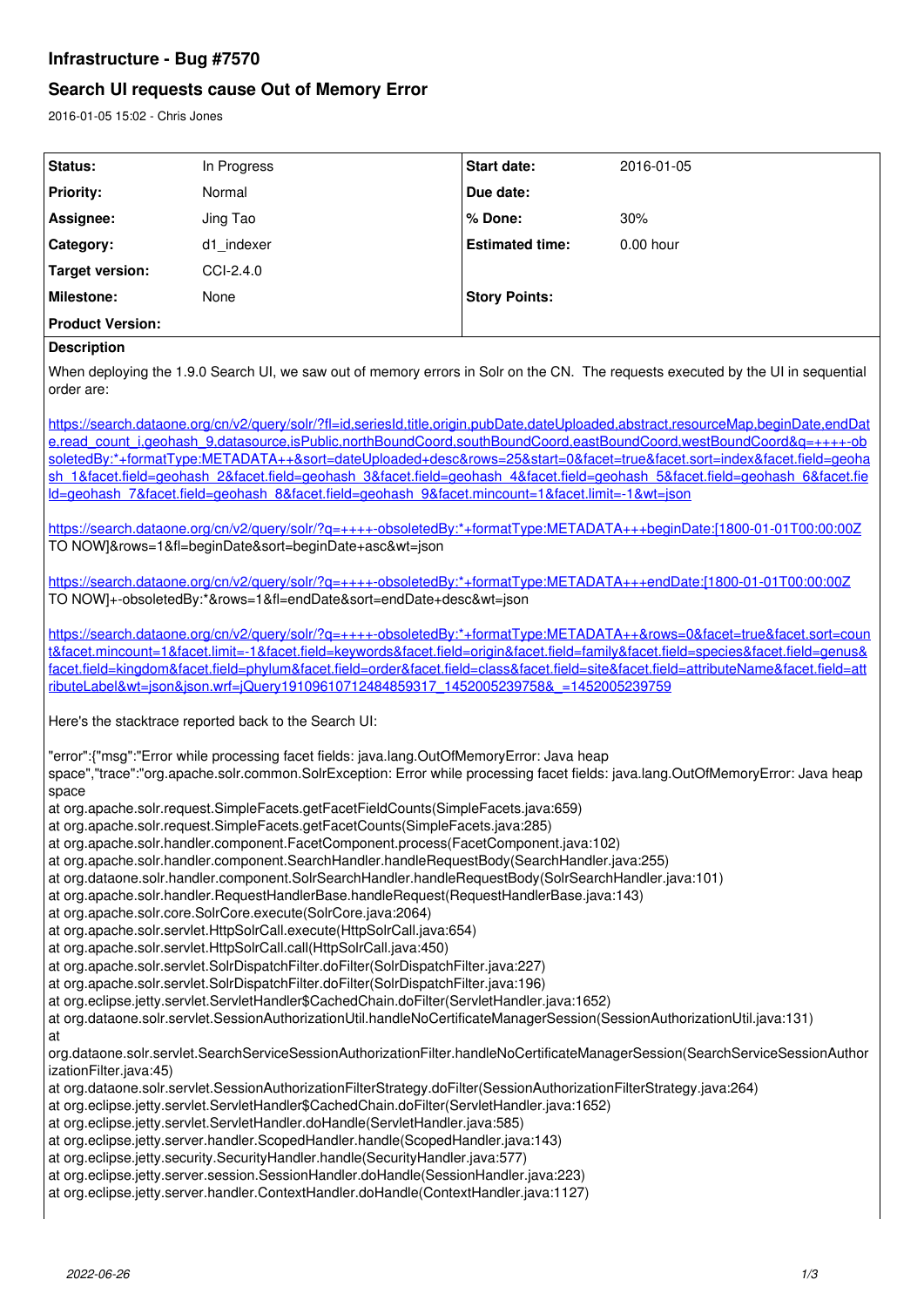at org.eclipse.jetty.servlet.ServletHandler.doScope(ServletHandler.java:515) at org.eclipse.jetty.server.session.SessionHandler.doScope(SessionHandler.java:185) at org.eclipse.jetty.server.handler.ContextHandler.doScope(ContextHandler.java:1061) at org.eclipse.jetty.server.handler.ScopedHandler.handle(ScopedHandler.java:141) at org.eclipse.jetty.server.handler.ContextHandlerCollection.handle(ContextHandlerCollection.java:215) at org.eclipse.jetty.server.handler.HandlerCollection.handle(HandlerCollection.java:110) at org.eclipse.jetty.server.handler.HandlerWrapper.handle(HandlerWrapper.java:97) at org.eclipse.jetty.server.Server.handle(Server.java:497) at org.eclipse.jetty.server.HttpChannel.handle(HttpChannel.java:310) at org.eclipse.jetty.server.HttpConnection.onFillable(HttpConnection.java:257) at org.eclipse.jetty.io.AbstractConnection\$2.run(AbstractConnection.java:540) at org.eclipse.jetty.util.thread.QueuedThreadPool.runJob(QueuedThreadPool.java:635) at org.eclipse.jetty.util.thread.QueuedThreadPool\$3.run(QueuedThreadPool.java:555) at java.lang.Thread.run(Thread.java:745) Caused by: java.lang.OutOfMemoryError: Java heap space ","code":500} To temporarily alleviate the issue, I restarted Solr on the 3 CNs. That had no effect, so I modified the Solr configuration in /var/solr/solr.in.sh to request 2048m of Java heap space (up from 512m that was in the file), and restarted Solr. That, too, had no effect. I then bumped it to 4096m, restarted, and all queries started to work again.

**Related issues:** Related to Infrastructure - Bug #8027: Heap memory errors from solr **Closed 2017-02-27**

### **History**

#### **#1 - 2016-01-05 15:05 - Chris Jones**

*- Description updated*

### **#2 - 2016-02-25 14:14 - Dave Vieglais**

*- Assignee changed from Skye Roseboom to Andrei Buium*

reassigning.

#### **#3 - 2016-04-01 15:42 - Andrei Buium**

*- Status changed from New to In Progress*

*- % Done changed from 0 to 30*

Lauren has split the UI query most likely to be the culprit (the last one containing many facets) into multiple queries.

Other options to consider:

Using docValues="true" in the schema for fields often sorted/faceted on (would speed up query time and lower memory use at query time but increase total index size due to a forward map being created).

Checking if store="true" is absolutely necessary on all the current schema fields (NOTE: displaying formats without an existing xslt relies on solr stored fields).

Delivering a cached result (preferably also created from multiple queries).

Using SolrCloud to shard the index and split memory use more evenly across different nodes.

Further increasing memory allowed. (May be necessary regardless. Is it currently possible for a user to kill solr with a complicated query?)

#### **#4 - 2017-03-28 16:15 - Dave Vieglais**

- *Project changed from CN Index to Infrastructure*
- *Tracker changed from Task to Bug*
- *Target version set to CCI-2.4.0*
- *Milestone set to None*
- *Category set to d1\_indexer*